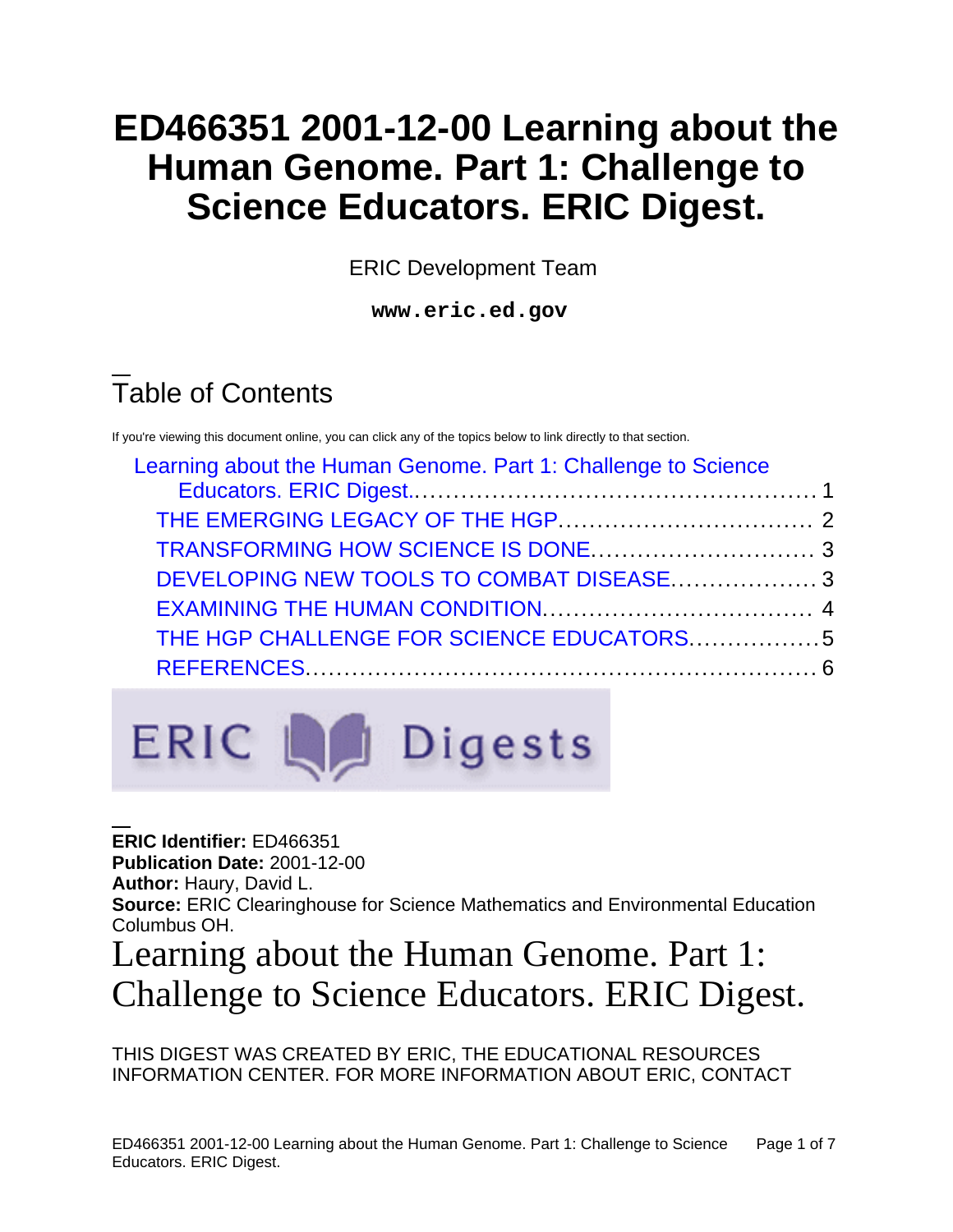## ACCESS ERIC 1-800-LET-ERIC

We have reached a new milestone in our quest to understand ourselves. On February 15, 2001, the International Human Genome Sequencing Consortium published a landmark report: "Initial sequencing and analysis of the human genome" ("Nature," Vol. 409). As I thumb through the maps of human chromosomes presented in the report, I am both amazed and humbled by the accomplishment. The international collaboration of specialists in computing, mathematics, molecular genetics, technology, and other sciences to accomplish this task and usher us into the modern era of biotechnology has been extraordinary. At the same time, the potential consequences of using the resulting information and skills are humbling. "We've now got to the point in human history where for the first time we are going to hold in our hands the set of instructions to make a human being." John Sulston, UK Sanger Centre (For more reactions, see: http://news.bbc.co.uk/hi/english/sci/tech/newsid\_807000/807126.stm).

Decoding the human genome brings new meaning to "the information age." In a few short years we have progressed beyond creating digital books and encircling the globe with the World Wide Web to documenting the full text of the genetic code that describes how to assemble and operate a human being. We may not yet know how to interpret all the text, let alone follow the recipe, but it is being recorded in full detail on the Web for anyone in the world to see. From the perspective of digital information, this is the book of human life, and decoding it is a phenomenal accomplishment of scientific thinking and our creative use of technology. The only thing more astounding is that this genetic recipe has been stored, read, and translated by every nucleated cell in every human that has ever lived.

But what are we to make of it? Presented here are some initial ideas about what high school students and informed parents can learn about the human genome. First, a few words about the source of recent findings. On October 1, 1990, a project-the Human Genome Project (HGP)-aimed at mapping and sequencing the entire genetic code of humans began. Funding of the project in the United States has been provided by the National Institutes of Health and the U.S. Department of Energy, with the goal of sequencing the entire human genome within 15 years. Due to advances in technology and vigorous competition, the project is currently well ahead of schedule and costing less than anticipated. A guide to the project and its accomplishments to date has been edited by Dennis and Gallagher (2001), and the rich context of events and issues leading up the project have been provided by Bishop and Waldholz (1999). A response to the ramifications-from interpreting the past to considering the future-of the HGP has been contributed by Ridley (1999). These and other authors characterize the accomplishments of the HGP as more than a momentous achievement; rather, the sequencing of the human genome is viewed as the beginning of a revolution in knowledge.

## <span id="page-1-0"></span>THE EMERGING LEGACY OF THE HGP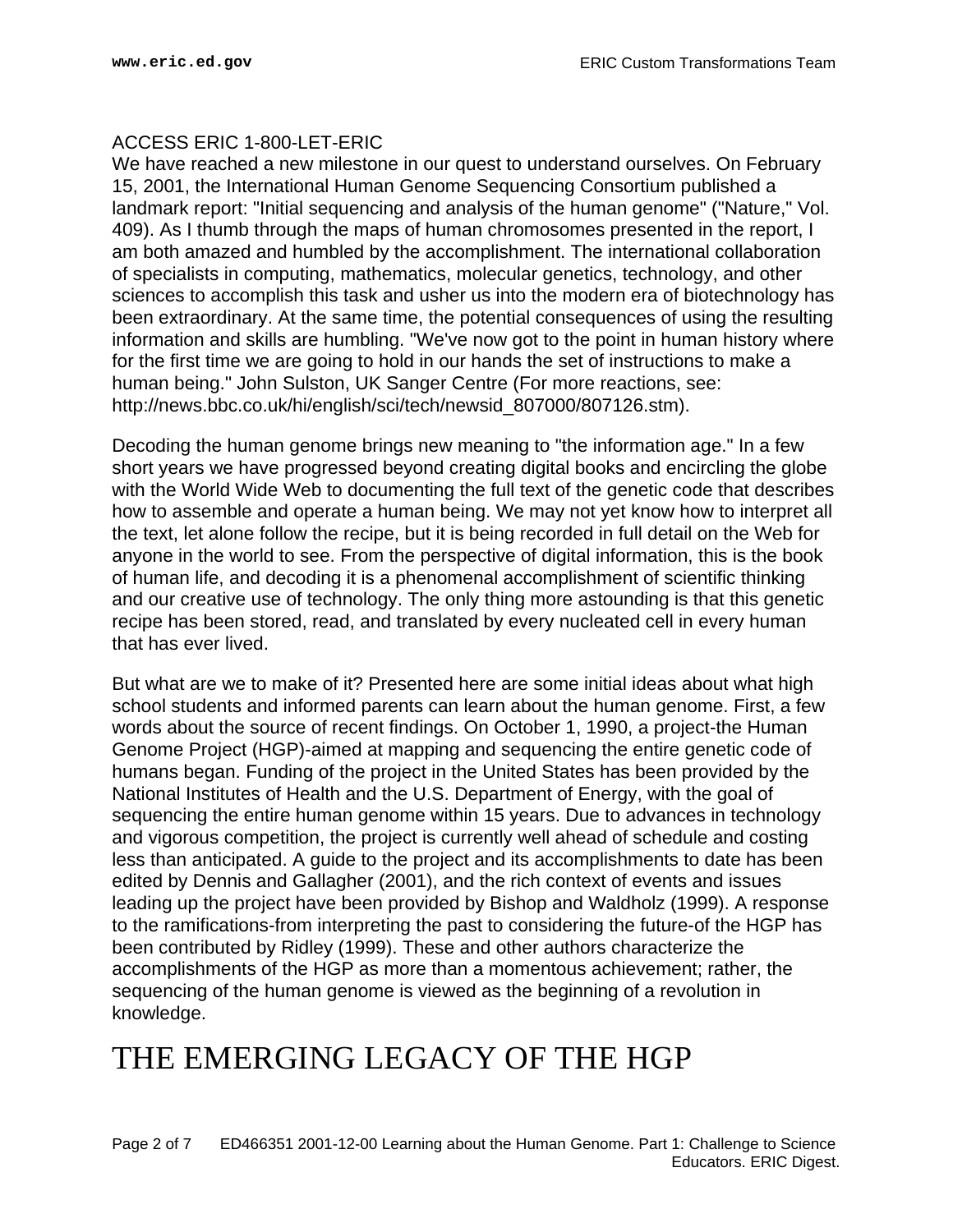As spectacular as the accomplishments of the HGP have been, its ongoing importance will be revealed through what it enables us to do over time. The information gathered from the Project will fuel biological and medical research for years to come, transforming both science and how we use genetic information.

## <span id="page-2-0"></span>TRANSFORMING HOW SCIENCE IS DONE

The HGP has introduced fundamental changes in the way biological research is done (Butler, 2001). In addition to the advent of large-scale, international, multidisciplinary collaboration in pursuing an ambitious goal, we've seen the further transformation of biology into a computational science with huge data sets to mine. The online publishing of results through the World Wide Web is also notable and will likely further the trend toward nearly real time dissemination of research findings. Science educators will need to revise their descriptions of scientific enterprise to reflect these new ways of gathering, interpreting, and disseminating information.

## <span id="page-2-1"></span>DEVELOPING NEW TOOLS TO COMBAT DISEASE

Information and techniques associated with the HGP are leading to new approaches to examining and understanding the causes and mechanisms of diseases. A review issue of Pathology [Vol.195 (1)] was devoted to "Genomic Pathology-A New Frontier" Also, a publication by the Department of Energy, "Genomics and Its Impact on Medicine and Society: A 2001 Primer" (Available online at

http://www.ornl.gov/hgmis/publicat/primer2001/index.html), outlines potential applications of genome research to medicine and disease control, including the following:

\* Improving diagnoses of diseases

\* Detecting genetic predispositions to disease

\* Creating drugs based on molecular information

\* Using gene therapy and control systems as drugs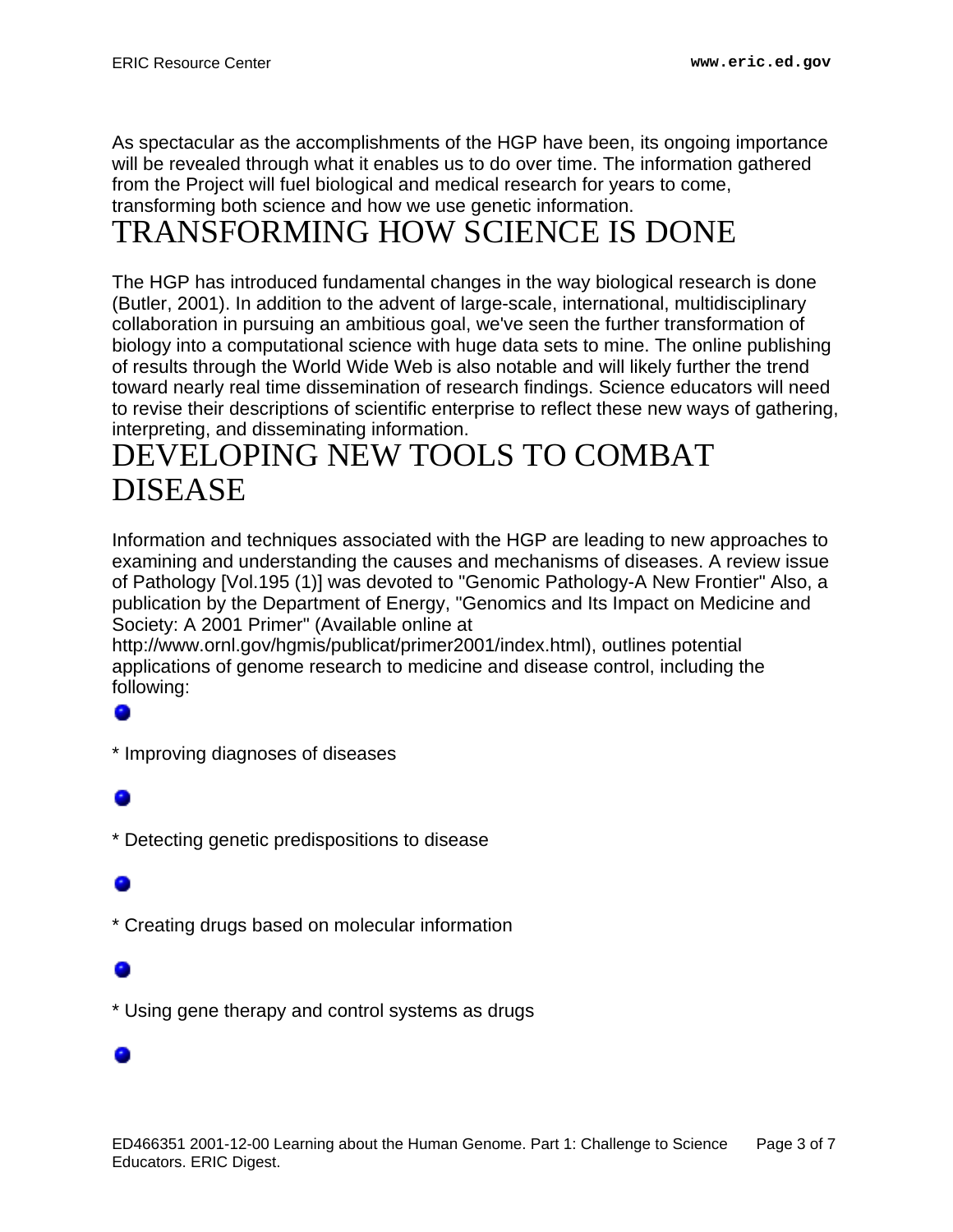\* Designing "custom drugs" based on individual genetic profiles

## <span id="page-3-0"></span>EXAMINING THE HUMAN CONDITION

The ability to perform detailed analyses of DNA sequences enables both genetically describing individuals and discerning the genetic heritage of individuals and groups over time. Some of the applications of these procedures are outlined by "Genomics and Its Impact on Medicine and Society," including he following:

## \* Risk Assessment

Evaluating the health risks faced by individuals who may be exposed to radiation (including low levels in industrial areas) and to cancer-causing chemicals and toxins.

## ۰

\* Bioarchaeology, Anthropology, Evolution, and Human Migration

Studying evolution through germline mutations in lineages

Studying migrations of different population groups based on maternal genetic inheritance

Studying mutations on the Y chromosome to trace lineage and migration of males

Comparing breakpoints in the evolution of mutations with ages of populations and historical events

\* DNA Identification

Identifying potential suspects whose DNA may match evidence left at crime scenes

Exonerating persons wrongly accused of crimes

Identifying crime, catastrophe, and other victims

Establishing paternity and other family relationships

Matching organ donors with recipients in transplant programs

## THE HGP CHALLENGE FOR SCIENCE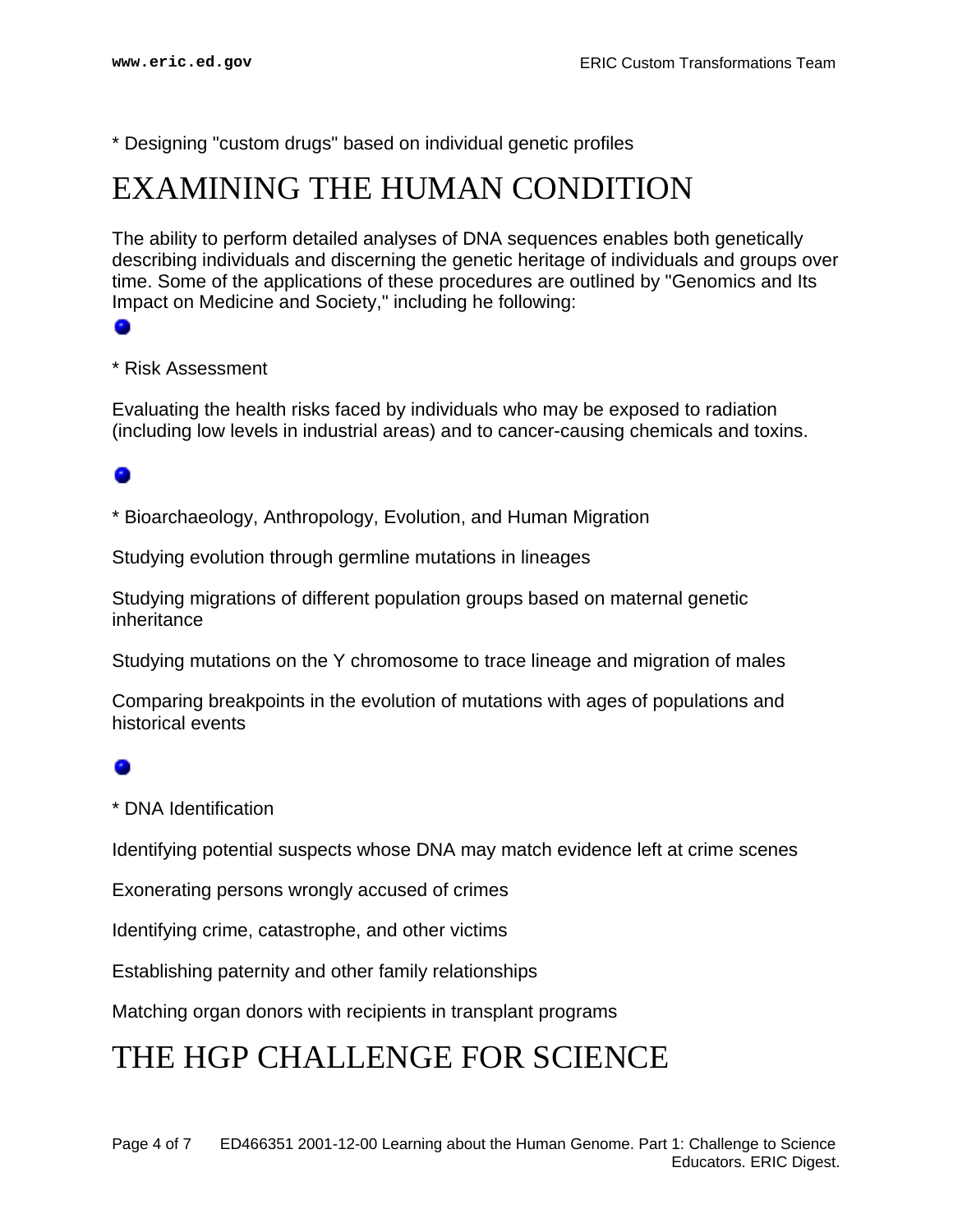# <span id="page-4-0"></span>EDUCATORS

Despite the rapid progress and success of the HGP, little attention has been given to the project and its findings within the standard school curriculum. Some have focused on the ethical dimensions (Morris, 1994; Rifkin, 1998), and others have focused on the challenge of teaching about DNA sequencing (Morvillo, 1997). As McInerney (1996) has pointed out, there has been no educational revolution in response to the biological revolution regarding our understanding of human genetics and the human genome. Given the inevitable role that genetics will increasingly have as a central feature of health care and public policy, it is crucially important that non-specialists come to understand genetics and its many applications. McInerney identified four challenges in translating the complexities of modern genetics to non-specialists:

\* Teaching for Conceptual Understanding.

Conventional instruction in genetics typically is preoccupied with isolated facts, extensive vocabularies, simplistic single-gene traits, and typologies rather than variation.

\* The Nature of Science.

As Mcinerney said, "Poor public understanding of how the scientific community generates and validates new knowledge likely is a more critical deficiency than is the public's lack of familiarity with any given piece of that knowledge." The best way to learn about the nature of science is to actually do science in the classroom, and there are many genome-related investigations appropriate for the high school classroom.

\* The Personal and Social Impact of Science and Technology.

The pace at which advances in our understanding of genetics is raising once-hypothetical issues calls for greater attention to ethics and public policy matters in the science classroom. We must move beyond simplistic debates to engage students in critical analysis of arguments, reasoning, and views.

\* The Principles of Technology.

Technology-dependent endeavors such as the HGP and genetic medicine highlight the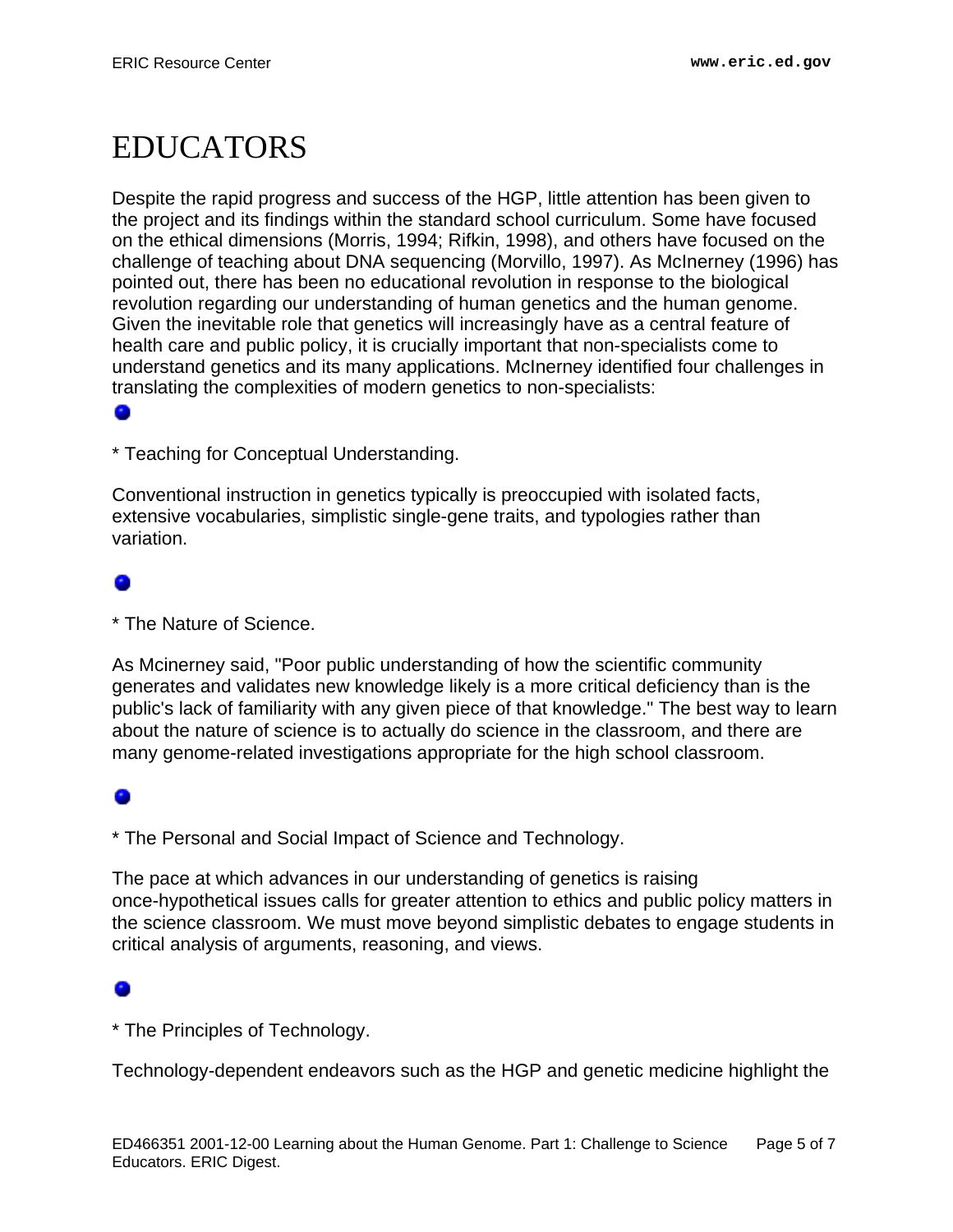need to promote greater attention to the principles of technology in science classes.

The resources identified in Part 2 of this Digest are provided to assist educators in meeting these challenges. An indication of the potential linkages between the HGP and the National Science Education Standards is included, along with Web resources and instructional materials that can serve as starting places in developing school instruction and public outreach programs.

## <span id="page-5-0"></span>REFERENCES

Bishop, J. E., & Waldholz, M. (1999). "Genome: The story of the most astonishing scientific adventure of our time-The attempt to map all the genes in the human body" (Updated Edition). San Jose, CA: toExcel.

Butler, D. (2001). Postgenomics: Data, data, everywhere... "Nature," 414, 840 - 841

Dennis, C., & Gallagher, R. (2001). "The human genome." New York: Palgrave.

McInerney, J. D. (1996). The Human Genome Project and biology education. "The Australian Science Teachers Journal," 42 (1), 11-17.

Morris, L. J. (1994). Bioethical dilemmas: Decision-making and the Human Genome Project. "The Science Teacher," 61 (2), 38-41.

Morvillo, N. (1997). The dynamics of DNA sequencing. "The Science Teacher," 64 (7), 46-50.

National Research Council. (1996). "National Science Education Standards." Washington, DC: National Academy Press. (Available online at: http://books.nap.edu/html/nses/html/index.html.

Ridley M. (1999). "Genome: The autobiography of a species in 23 chapters." New York: HarperCollins.

Rifkin, J. (1998). The sociology of the gene: Genetics and education on the eve of the biotech century. Phi Delta Kappan, 79 (9), 648-54.

-----

This digest was funded by the Office of Educational Research and Improvement, U.S. Department of Education, under contract no. ED-99-CO-0024. Opinions expressed in this digest do not necessarily reflect the positions or policies of OERI or the U.S. Department of Education.

**Title:** Learning about the Human Genome. Part 1: Challenge to Science Educators.